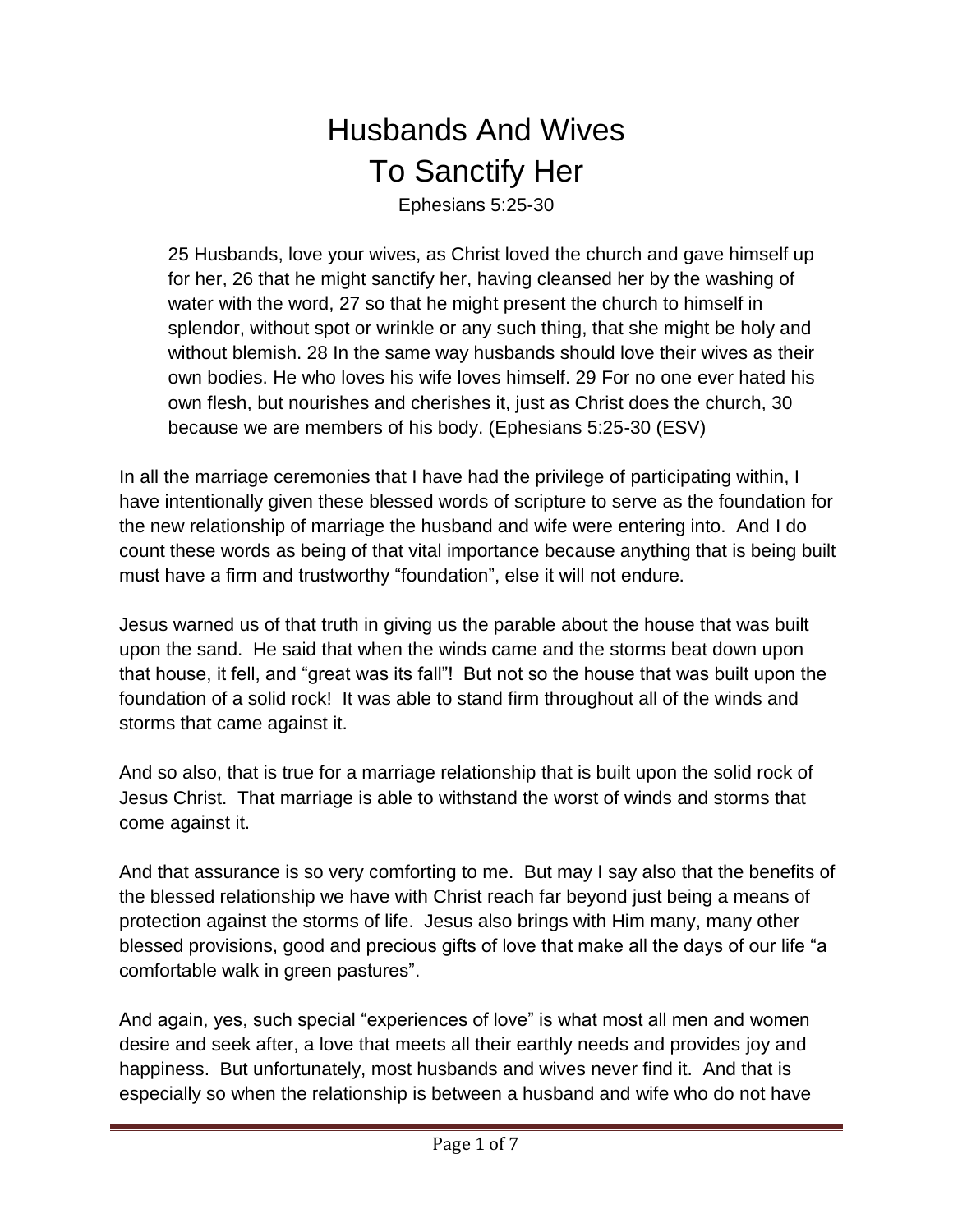the solid rock of Christ as their foundation. For them, when the storms of life come, and those storms surely will come, their foundation of sand gives way; and they find that their love relationship and their marriage is suddenly washed away and lost forever.

That is why these precious words about "love" are so very important for us to accept and to understand and to embrace! Every part of our relationship with Christ and every part of our relationship with our husband or our wife is dependent upon this one word, "love".

May I pause here for a moment and bring back to our minds some of the understanding we received in an earlier message regarding "love", and especially to consider again the usual forms of love that men and women experience. In that earlier message, we talked about four kinds of love that are spoken of within these scriptures, three of which can be felt and experienced by most all people, even those who do not have Christ within their lives. One of those kinds of love that can be experienced by all people is called, "phileo love", "brotherly love", the kind we feel towards friends and neighbors. Another similar kind of love is that which parents and children experience, "storge love", the kind of love that flows within family relationships. A third kind of love, the one that most all the people on the earth seek after and enjoy is "eros love", the kind of love that is mostly physical and emotional.

The fourth kind of love, "agape love", stands alone and is of a whole different nature and expression from the other forms of love. "Agape love" is especially unique in that it is only present within those people who have received Christ as their Savior and Lord. Christ Himself is present within "agape love" and He continually blesses and strengthens its foundation. That is why, as the winds blow and the storms come, "agape" love can stand firm.

And may I say with all clarity of understanding that unless and until both the husband and wife are truly saved, until they have Christ securely within their heart as their Savior and Lord, these precious words that we are considering here today can never really come into being. Christ as Savior and Lord is absolutely essential to the Godly "agape love" relationship.

That is why God is so clear and plain in His warnings about being "unequally yoked" together with an unbeliever. Listen to these words and mark them well within your bible!

14 Do not be unequally yoked with unbelievers. For what partnership has righteousness with lawlessness? Or what fellowship has light with darkness? 15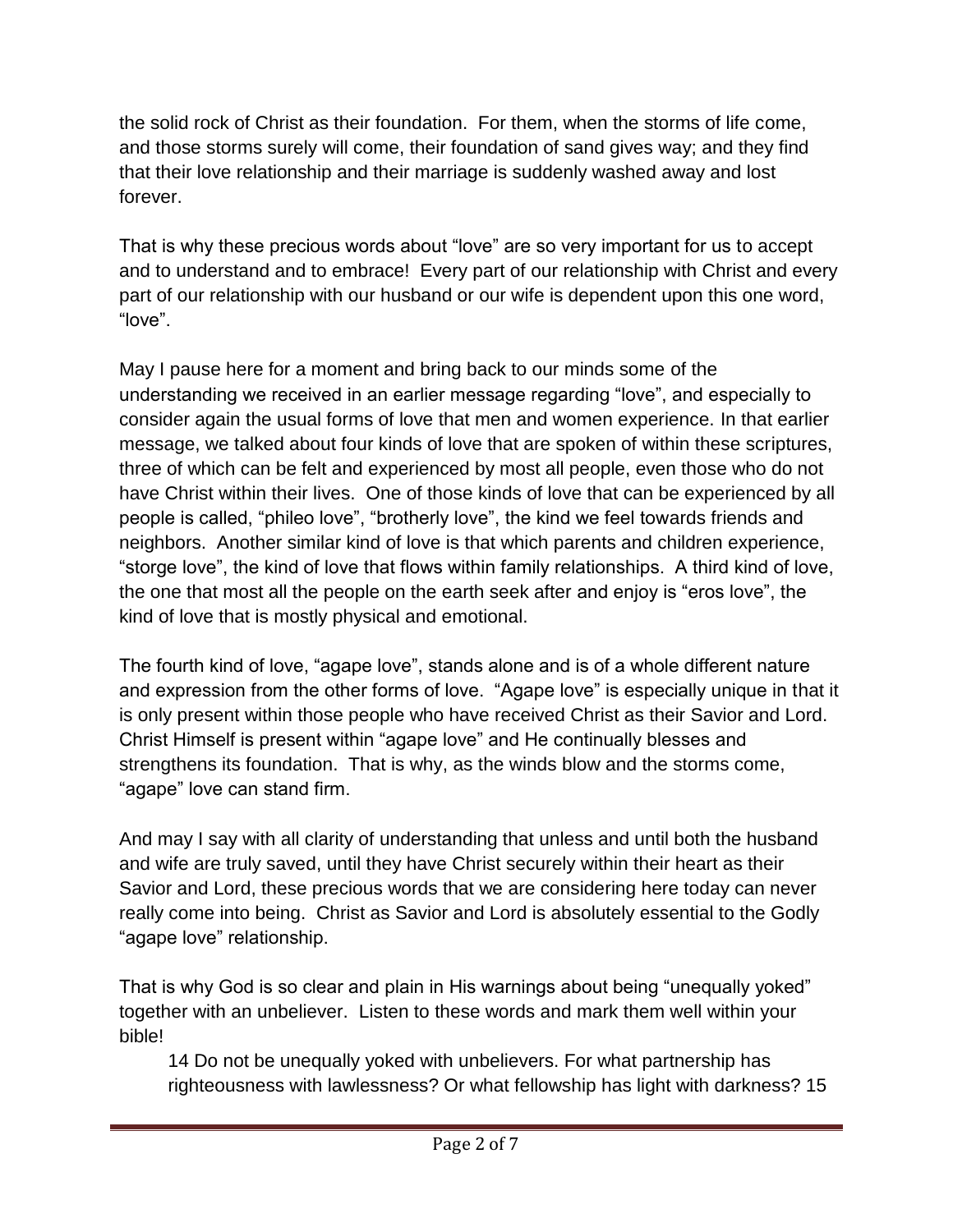What accord has Christ with Belial, (the devil)? Or what portion does a believer share with an unbeliever? 16 What agreement has the temple of God with idols? For we are the temple of the living God; as God said, "I will make my dwelling among them and walk among them, and I will be their God, and they shall be my people. (2 Corinthians 6:14-16 (ESV)

Great care must be taken before entering into a relationship of marriage. Too often, the husband or the wife is a believer, but the other one is not. Yes, the unbeliever might want to believe, and actually believe that they believe and are saved. Such confusion takes place too often here within the "Bible belt" south. We grow up in church. Our family members are saved and we think that we are saved, but somewhere along the line, we fell short.

And therein is the continual pitfall that couples fall into. One is truly saved, but the other is not, and it only begins to show after the marriage has gotten into stormy trials and part of the foundation begins to give way. And unfortunately, too often, there are also precious children who suffer terribly in the process.

And yes, we do read in 1 Corinthians 7, that sometimes an unbeliever might later become saved, and with their salvation being directly brought about by the Godly lifestyle of the believing spouse. Listen, 1 Corinthians 7,

12 . . . if any brother has a wife who is an unbeliever, and she consents to live with him, he should not divorce her. 13 If any woman has a husband who is an unbeliever, and he consents to live with her, she should not divorce him. 14 For the unbelieving husband is made holy because of his wife, and the unbelieving wife is made holy because of her husband. Otherwise your children would be unclean, but as it is, they are holy. 15 But if the unbelieving partner separates, let it be so. In such cases the brother or sister is not enslaved. God has called you to peace. 16 For how do you know, wife, whether you will save your husband? Or how do you know, husband, whether you will save your wife? (1 Corinthians 7:12-16 (ESV)

Folks, these words are so precious and filled with hope. And we do pray for the unbelieving husbands and wives in those "unequally yoked" relationships, but please realize that such response by an unbelieving spouse often does not take place. I say these words as a warning to those optimistic believers who decide to go ahead and "unequally yoke" themselves together with an unbeliever, just on the hope that they can later "save" their unbelieving spouse. Such decisions as simply not in accord with God's will.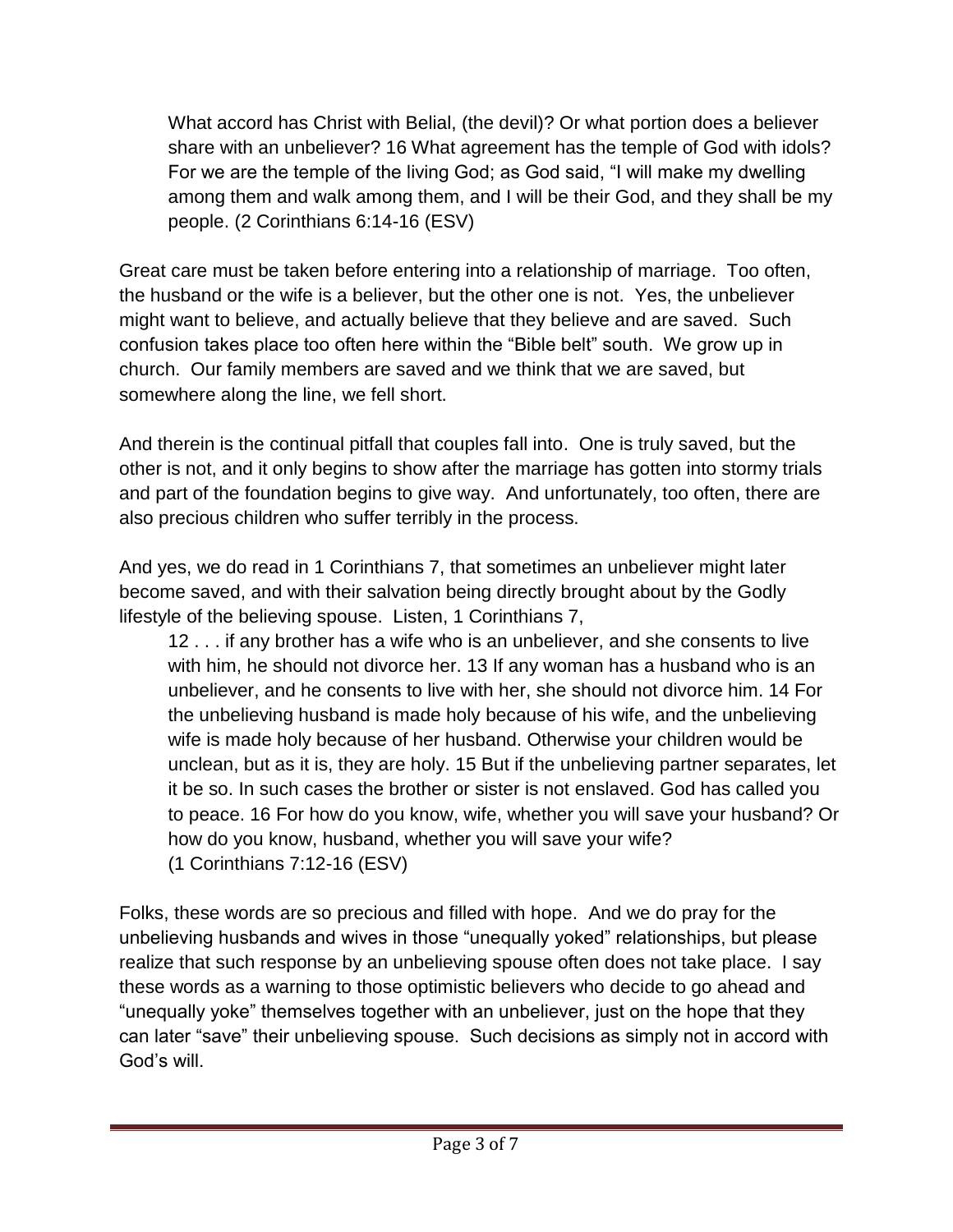So then, all men and women must take great care as they enter into the relationship of marriage. Both the man and the woman must be securely saved in Christ. It is then and only then that the precious wonders of a loving marriage can truly begin to take place.

And again, the command is 25

Husbands, love your wives, as Christ loved the church and gave himself up for her. (Ephesians 5:25)

Notice carefully also the words that God gives next, beginning in verse 26. These words reach deeply into all that we have been saying over these past few minutes . . .

25 Husbands, love your wives, just as Christ also loved the church and gave Himself for her, 26 that He might sanctify and cleanse her with the washing of water by the word, 27 that He might present her to Himself a glorious church, not having spot or wrinkle or any such thing, but that she should be holy and without blemish. (Ephesians 5:25-27)

Again, let's remind ourselves of what we are reading here, that the analogy and the pattern we are to follow is "Christ in His love for us, His church", and "a husband in his love for his wife". And within the foundation, the solid "rock", upon which the relationship of marriage is to be built, is the Person of Christ, and the special "agape" form of love that is only present within the heart and soul of a believer. And again, that foundation that Christ provides is through His sufferings and His death for us, His "bride". It is only through His death on the cross that we, His bride, can be "sanctified", made "Holy". Listen!

25 Husbands, love your wives, just as Christ also loved the church and gave Himself for her, 26 that He might sanctify and cleanse her with the washing of water by the word, 27 that He might present her to Himself a glorious church, not having spot or wrinkle or any such thing, but that she should be holy and without blemish. (Ephesians 5:25-27)

Husbands, may I declare to us that Christ's example is clear and plain. While we might not be able to fully grasp the understanding of how we lowly and wretched creatures might "sanctify" our wives, God is assuring us that He can make that take place if we will firmly commit ourselves to follow the precious path laid out for us here in these words.

First, may we understand clearly what the word "sanctify" means. And may I begin by repeating the warning that I gave in an earlier message. No one except Christ Himself can actually "save" another person from their sins. Christ and Christ alone brings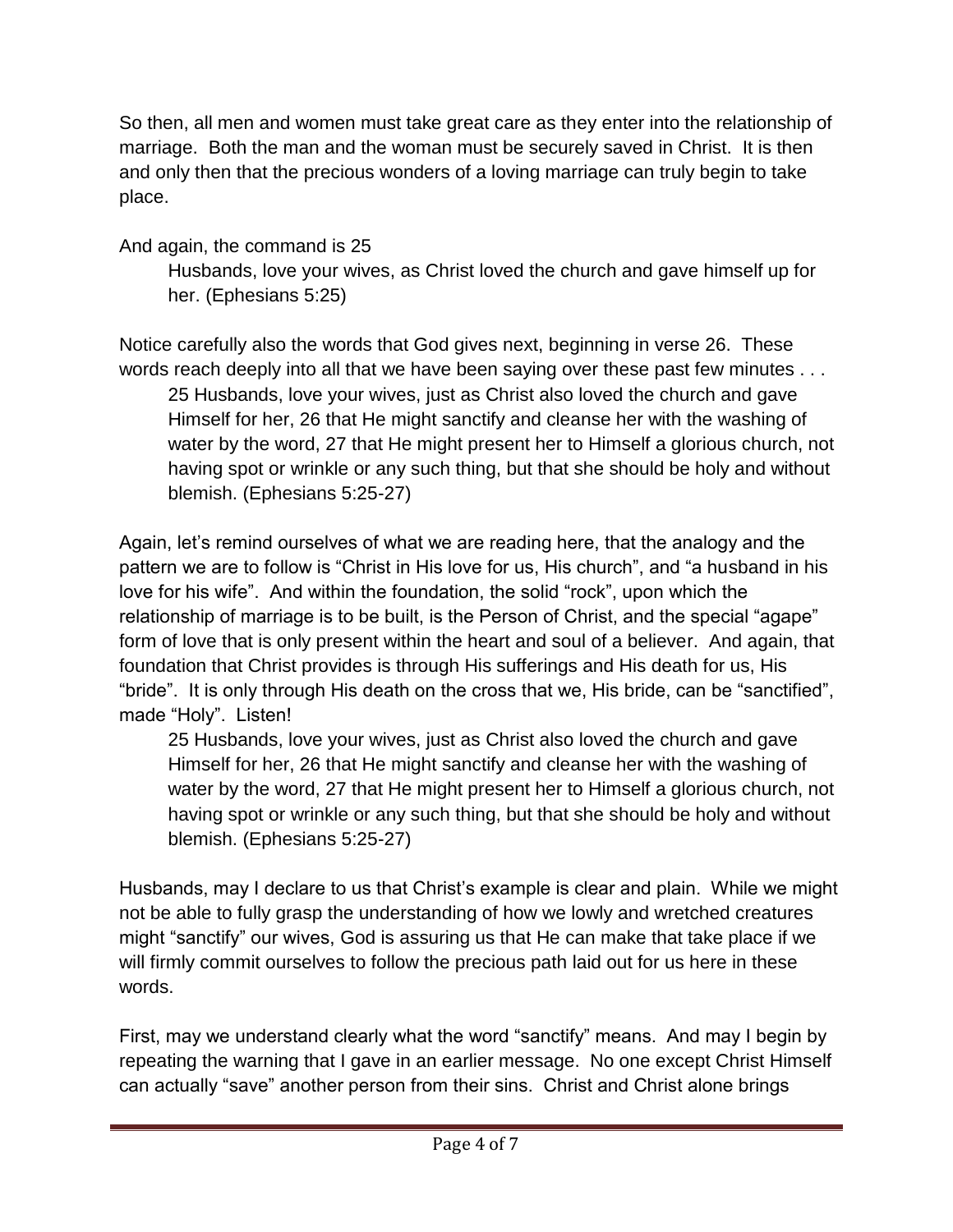salvation to our soul. And we husbands should never assume that we can do any part of that with our wives.

However, with that being said, from the words that we have just read in 1 Corinthians 7, husbands, we know that we can participate in the "salvation" and the "sanctification" of our wives. And that is what these words are telling us about. Those words again from 1 Corinthians 7

14 For the unbelieving husband is made holy (sanctified) because of his wife, and the unbelieving wife is made holy (sanctified) because of her husband. (1 Corinthians 7:14)

And that is the same understanding that we receive from these words here in Ephesians 5; that we husbands not only can, but are also being commanded to take the responsibility to actively initiate and to carry forward with the sanctification of our wives.

25 Husbands, love your wives, just as Christ also loved the church and gave Himself for her, 26 that He might sanctify and cleanse her with the washing of water by the word, 27 that He might present her to Himself a glorious church, not having spot or wrinkle or any such thing, but that she should be holy and without blemish. (Ephesians 5:25-27)

These are not just powerful words, these are "power-filled" words. They carry with them all of the power and the resources of the Kingdom of God. They are words of promise, words that assure us husbands that if we will only follow these very simple commands, wonders beyond our imagination will take place within our marriages.

In these words, we are being instructed to assume the most Christ-filled role we have ever imagined, a role in which we "cleanse" our wives by "washing" her with the pure and cleansing word of God. Do those words seem "odd" to you? They sure seemed odd to me when I first began to study them. But they are not really "odd" at all. They are simple words of truth.

As husbands, we are to be the Spiritual leaders of our family, ourselves filled with God's Holy Spirit and fully committed not only to our own sanctification, but also to the salvation and the sanctification of our family members, especially our wives. And while yes, we ought to be very knowledgeable and thoroughly studied in these words of God, it will not be our "cleverness" of speech and our "presentation" of these words that will bring about the sanctification of our wife. The power to do that is already within these "words of God". These words are powerful beyond measure. Hebrews 4,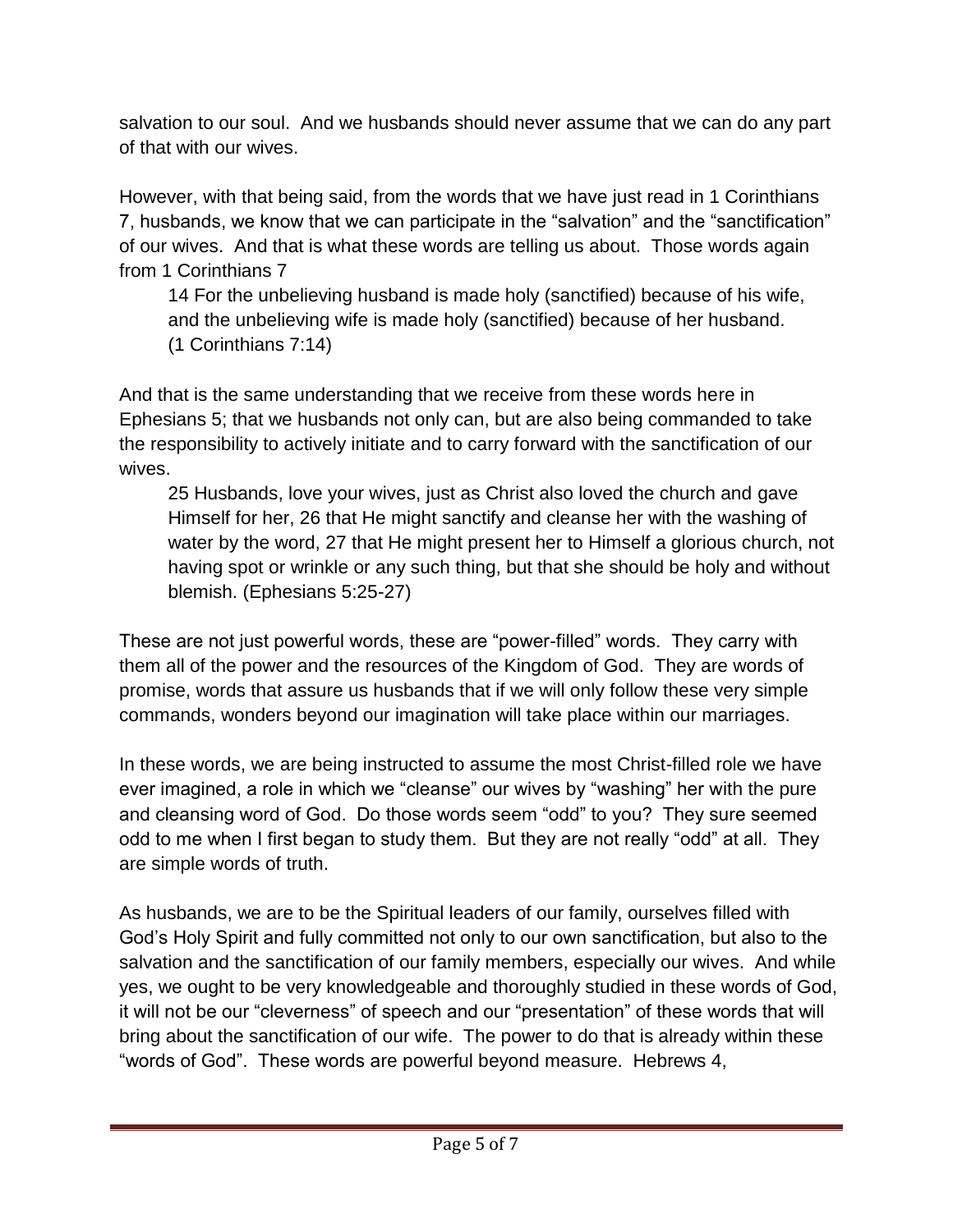12 For the word of God is living and active. Sharper than any double-edged sword, it penetrates even to dividing soul and spirit, joints and marrow; it judges the thoughts and attitudes of the heart. (Hebrews 4:12)

The words of God carry their own power. All that we husbands need to do is to very intentionally and purposefully and diligently "pour out" this word upon our wives daily, and all throughout each day, so much so that such "pouring out" will become a way of life for us.

We must pray with her often, several times a day, fervently bringing family and friends and other concerns before the throne of God. We must take her to church so that she can hear more and more of the precious words of God. We must do bible studies and spend devotional times with her. And if we will be faithful to do those things, then God will be faithful to do all the rest. He will sanctify our wife, make her holy, purify her soul and set her apart for His special plans and purposes. That is what these words mean and that is what these words command us husbands to do, to be the Spiritual leaders of our family and to "pour out" God's word upon our wives. Listen!

25 Husbands, love your wives, just as Christ also loved the church and gave Himself for her, 26 that He might sanctify and cleanse her with the washing of water by the word, 27 that He might present her to Himself a glorious church, not having spot or wrinkle or any such thing, but that she should be holy and without blemish. (Ephesians 5:25-27)

One last thought! These words have an implicit warning hidden within them. That warning is that if we husbands do not "pour out" the cleansing words of God upon our wives all throughout the day, but instead "pour out" the corrupt "ways of the flesh" upon her, she will just as quickly be guided by that.

In other words, if our wives watch as we curse our neighbor, as we cheat in our business dealings, as we complain about those in authority over us, as we complain about our work and our co-workers, as we choose to watch ungodly programming on our television or in the movie houses, as we take advantage of other people in their weaknesses, then be assured, our wives will be guided by all that we do and say. Now please understand that I don't mean to paint our wives as being mindless and unable to make decisions for themselves, not at all; it is simply the nature that God has put within them, to join in with us in our beliefs and in our behaviors.

There is a special portion of scripture that was not initially given between a wife and a husband, but I believe is appropriate to our understanding of these words here before